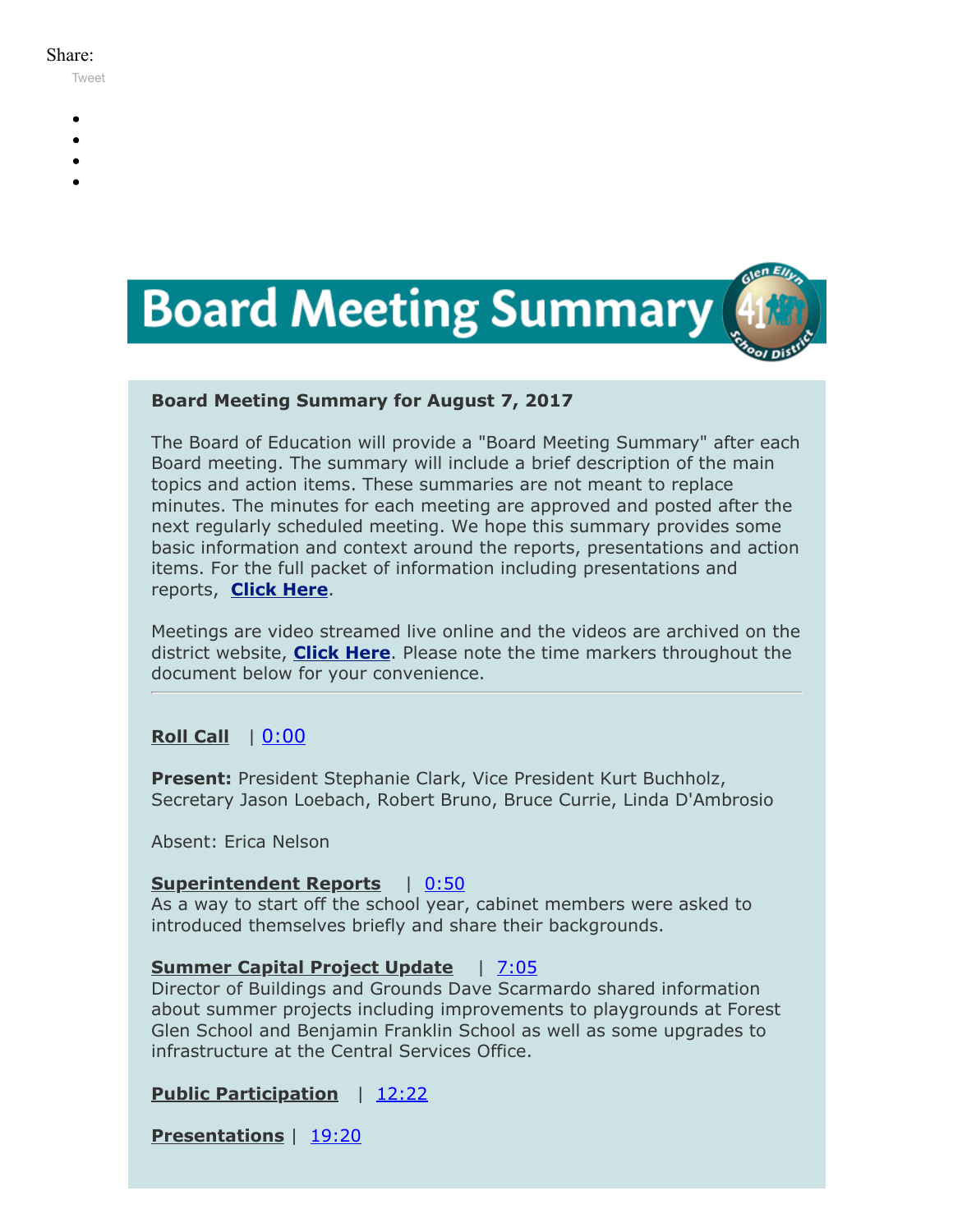### **The Communications and Community Engagement Plan for** 2017 was presented by Chief Communications Officer Erika Krehbiel.

**5Essentials Survey Results** were presented by Chief Communications Officer Erika Krehbiel.

# **Action Items** | [52:02](https://www.youtube.com/watch?v=zUF6RCSZxKs&t=52m02s)

#### **Consent Agenda**

**Vote:** All present Board members voted yes.

- 1. Personnel Report
	- (1) Employment Recommendations
	- (2) Resignations
	- (3) Resignation and Retirement
- 2. Finance, Facilities and Operations
	- a) May and June Treasurer's Report
	- b) May and June Investment Schedule
	- c) May and June Monthly Revenue/Expenditure Summary Report
	- d) May and June Summary of Bills and Payroll
	- e) May and June Vandalism Report
	- f) June Disposal of Surplus Property
	- g) June 2017 FOIA Report
	- h) School District Payment Order June and July Bills

# **Other Action** | [53:30](https://www.youtube.com/watch?v=zUF6RCSZxKs&t=53m30s)

**Vote:** Mr. Loebach - Yes, Mr. Bruno - Abstain, Mr. Buchholz - Yes, Mrs. D'Ambrosio - Yes, Mr. Currie - Yes, Mrs. Clark - Yes

Discussion and action on appeals filed under the Uniform Grievance Procedure (Policy 2:260) regarding the Board of Education's May 1, 2017, decision to discontinue teacher specialization at the Second Grade level and regarding statements made by a Board member at the May 1 meeting with respect to placement of the teacher specialization item on the agenda for that meeting.

President Clark called a motion to affirm the Superintendent's June 20, 2017, and June 29, 2017, Uniform Grievance Procedure decisions to deny the May 19, 2017, teacher specialization complaints and the June 14, 2017, teacher specialization agenda item complaint.

#### **Other** | [59:25](https://www.youtube.com/watch?v=zUF6RCSZxKs&t=59m25s)

Bruno explained why he abstained in voting on the grievance report.

# **Upcoming Meetings**

Saturday, August 19, 2017, Special Workshop Meeting, 7:00 a.m. - Central Services Office Monday, August 21 2017, Regular Board Meeting, 7:00 p.m. - Hadley Junior High School